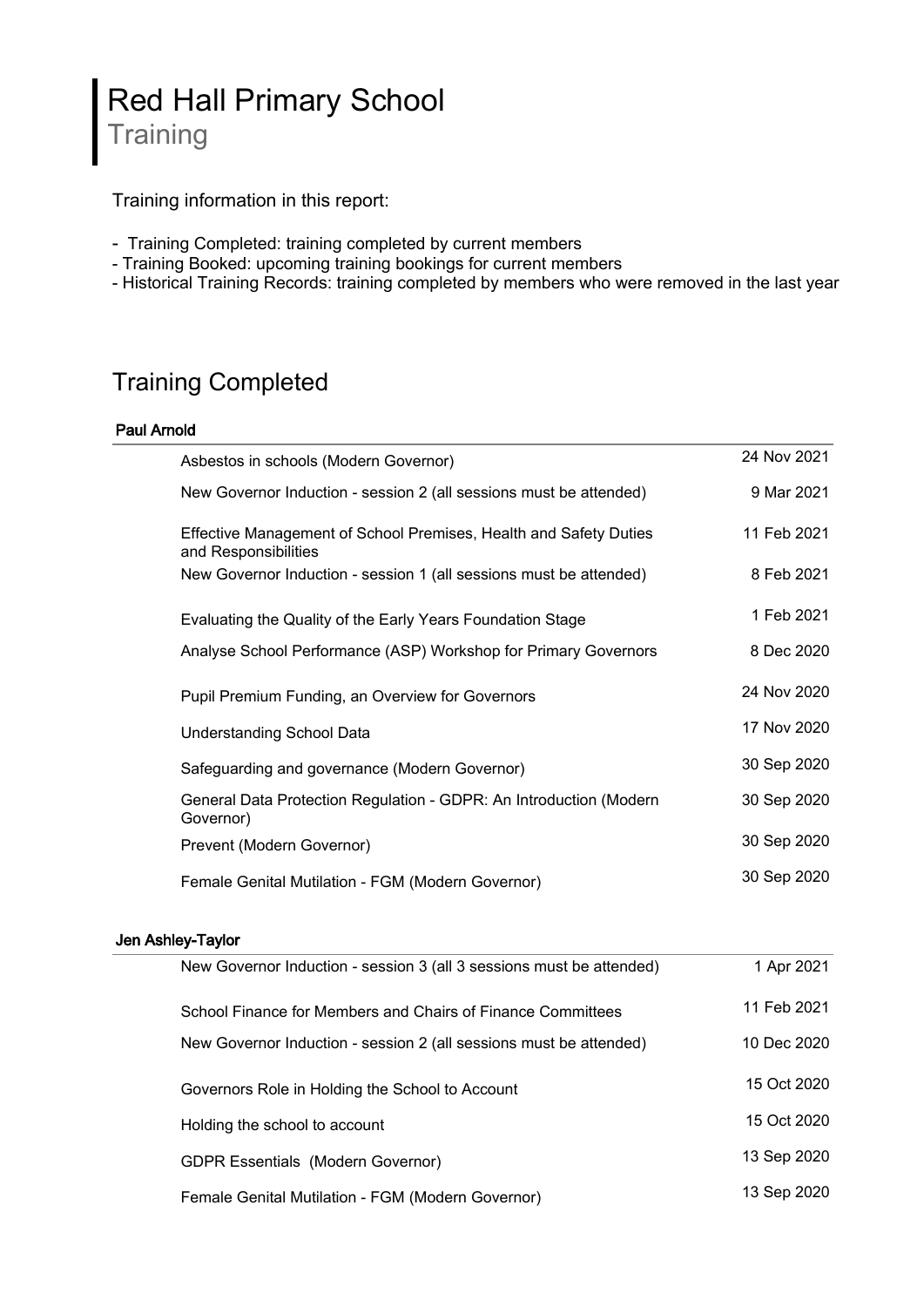| Prevent (Modern Governor)                                          | 27 Aug 2020 |
|--------------------------------------------------------------------|-------------|
| Safeguarding and governance (Modern Governor)                      | 27 Aug 2020 |
| New Governor Induction - session 1 (all sessions must be attended) | 6 Feb 2020  |

| <b>David Bell</b> |                                                                       |             |
|-------------------|-----------------------------------------------------------------------|-------------|
|                   | Raising Awareness of Child Protection and Safeguarding                | 8 Nov 2021  |
|                   | Safer recruitment refresher (Modern Governor)                         | 10 Jun 2021 |
|                   | New Governor Induction - session 3 (all 3 sessions must be attended)  | 1 Apr 2021  |
|                   | Safeguarding Roles and Responsibilities for Governing Boards          | 18 Mar 2021 |
|                   | New Governor Induction - session 2 (all sessions must be attended)    | 9 Mar 2021  |
|                   | New Governor Induction - session 1 (all sessions must be attended)    | 8 Feb 2021  |
|                   | Safeguarding and Child Protection - an Introduction (Modern Governor) | 2 Dec 2020  |
|                   | Prevent (Modern Governor)                                             | 22 Sep 2020 |
|                   | Introduction to governance 2 (Modern Governor)                        | 11 Sep 2020 |
|                   | Introduction to governance 1 (Modern Governor)                        | 10 Sep 2020 |
|                   | Safeguarding and governance (Modern Governor)                         | 10 Sep 2020 |
|                   |                                                                       |             |

| <b>Bryn Challenor</b> |  |
|-----------------------|--|
|-----------------------|--|

| New Governor Induction - session 1 (all sessions must be attended) | 14 Feb 2022 |
|--------------------------------------------------------------------|-------------|
| Academy governance (Modern Governor)                               | 3 Dec 2020  |
| Academies financial management (Modern Governor)                   | 26 Oct 2020 |

#### Hazel Lewis

| Supporting Mathematics in your Primary School - What you need to<br>know and what questions to ask | 22 Oct 2020 |
|----------------------------------------------------------------------------------------------------|-------------|
| Safeguarding and governance (Modern Governor)                                                      | 27 Aug 2020 |

### Cath Ludwig

| Chairs and Vice Chairs Briefing     | 30 Jan 2020 |
|-------------------------------------|-------------|
| <b>Safer Recruitment</b>            | 10 Nov 2018 |
| Governor Induction - Am             | 18 Dec 2017 |
| <b>Clerks Exclusion Training</b>    | 2 Feb 2017  |
| Legalities (Pay Appeals) 03/10 (Am) | 8 Aug 2014  |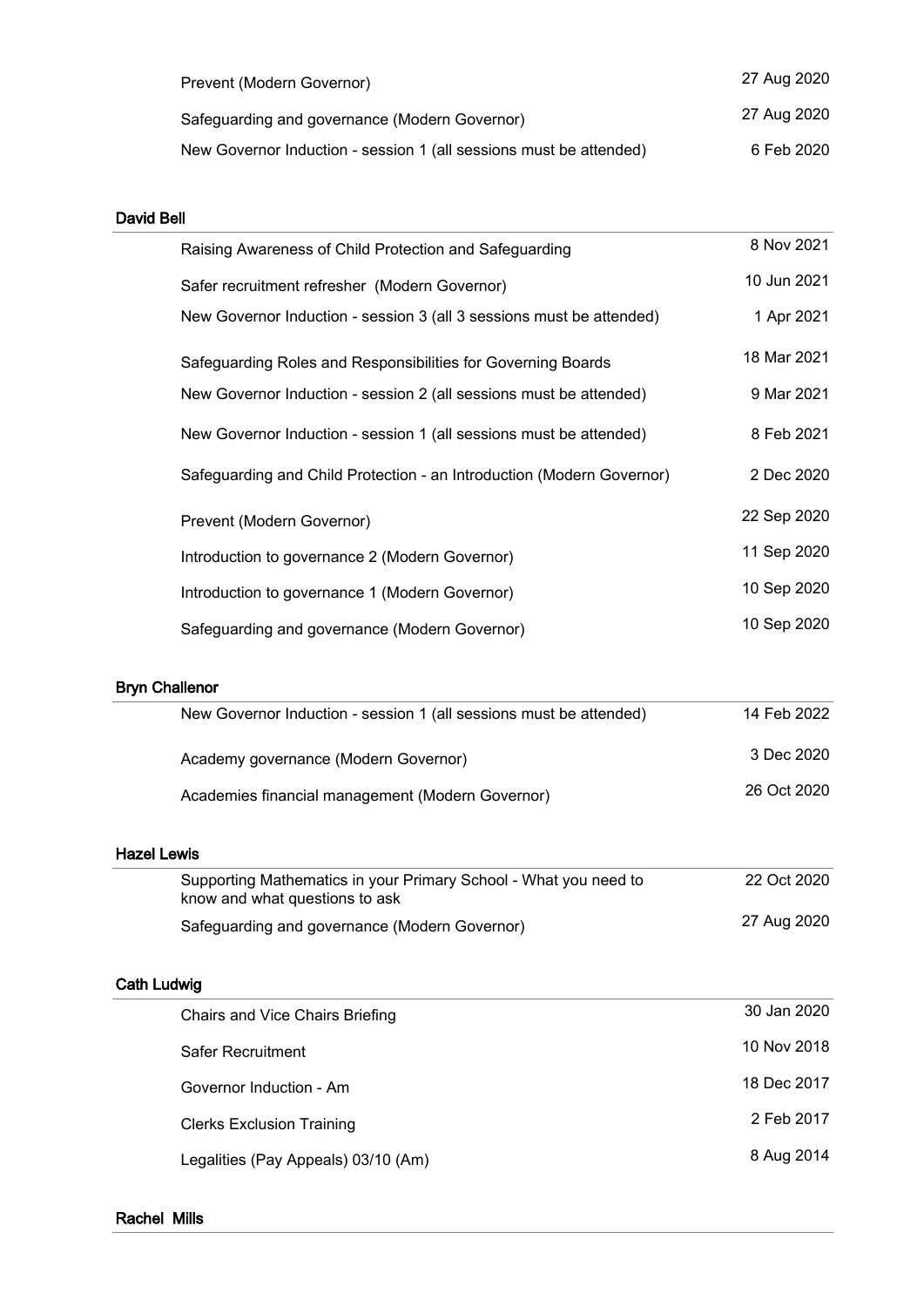| New Governor Induction - session 3 (all 3 sessions must be attended)  | 1 Apr 2021  |
|-----------------------------------------------------------------------|-------------|
| New Governor Induction - session 2 (all sessions must be attended)    | 9 Mar 2021  |
| New Governor Induction - session 1 (all sessions must be attended)    | 8 Feb 2021  |
| Assert yourself (Modern Governor)                                     | 8 Dec 2020  |
| Governors with a Responsibility for SEND: Roles and Responsibilities. | 19 Nov 2020 |
| Governors with an overview of SEND (Dudley Gov Support)               | 19 Nov 2020 |
| Special Educational Needs and Disabilities - SEND (Modern Governor)   | 18 Oct 2020 |
| What to expect from your chair (Modern Governor)                      | 11 Oct 2020 |
| Financial management for governors (Modern Governor)                  | 11 Oct 2020 |
| Prevent (Modern Governor)                                             | 7 Sep 2020  |
| Introduction to governance 2 (Modern Governor)                        | 7 Sep 2020  |
| Female Genital Mutilation - FGM (Modern Governor)                     | 7 Sep 2020  |
| Introduction to governance 1 (Modern Governor)                        | 7 Sep 2020  |
| Safeguarding and Child Protection - an Introduction (Modern Governor) | 18 Jul 2020 |

#### Hena Patel

| Asbestos in schools (Modern Governor)                                                     | 24 Nov 2021 |
|-------------------------------------------------------------------------------------------|-------------|
| Safer Recruitment                                                                         | 6 Nov 2021  |
| School-Managed Pre-School and Out of School Provision                                     | 12 Oct 2021 |
| <b>Courageous Conversations</b>                                                           | 29 Sep 2021 |
| <b>Recruitment and Interview Skills</b>                                                   | 9 Mar 2021  |
| Effective Management of School Premises, Health and Safety Duties<br>and Responsibilities | 11 Feb 2021 |
| Exclusions refresher training (Modern Governor)                                           | 11 Feb 2021 |
| Health and Safety (Modern Governor)                                                       | 11 Feb 2021 |
| Special Educational Needs and Disabilities - SEND (Modern Governor)                       | 10 Feb 2021 |
| Introduction to governance 1 (Modern Governor)                                            | 1 Dec 2020  |
| SFVS - School Financial Value Standard (Modern Governor)                                  | 1 Dec 2020  |
| Academies financial management (Modern Governor)                                          | 13 Nov 2020 |
|                                                                                           |             |

#### Hannah Pickering

| The Ofsted Focus on Curriculum, Implications for Schools and<br>Governors | 2 Mar 2022 |
|---------------------------------------------------------------------------|------------|
| School Finance for Members and Chairs of Finance Committees               | 8 Feb 2022 |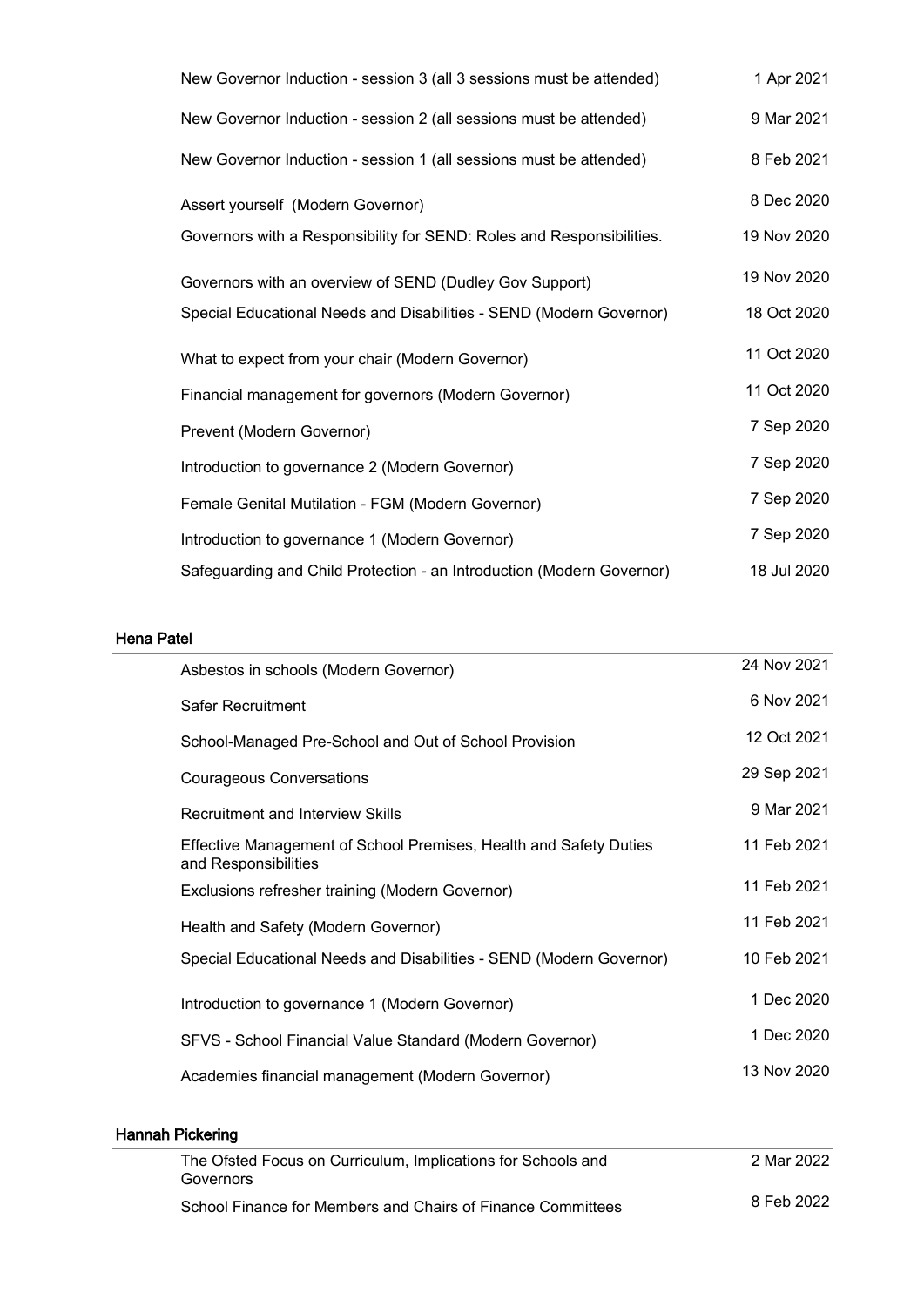| <b>SFVS/Audit Governor Training Course</b>                                       | 8 Mar 2021  |
|----------------------------------------------------------------------------------|-------------|
| Evaluating the Quality of the Early Years Foundation Stage                       | 1 Feb 2021  |
| Pupil Premium Funding, an Overview for Governors                                 | 24 Nov 2020 |
| Safeguarding and governance (Modern Governor)                                    | 9 Sep 2020  |
| Female Genital Mutilation - FGM (Modern Governor)                                | 9 Sep 2020  |
| Best Practice In Primary English - What to look for                              | 3 Oct 2019  |
| Safer Recruitment Twilight - Session 1 (both session 1 and 2 MUST<br>beattended) | 4 Jul 2019  |
| Safer Recruitment Twilight - Session 1 (both session 1 and 2 MUST<br>beattended) | 27 Jun 2019 |
| Introduction to the Ofsted Framework, Inspections and Updates                    | 11 Apr 2019 |
| <b>Handling Complaints</b>                                                       | 16 Oct 2018 |
| Understanding and Using The Teachers' Standards                                  | 18 Sep 2018 |
| Understanding teacher standards                                                  | 18 Sep 2018 |
| <b>Exclusions</b>                                                                | 6 Mar 2017  |
| Child Protection10.03.16 Pm What To Do If                                        | 10 Dec 2015 |
| Hr Overview - New Governors                                                      | 10 Dec 2015 |
| Roles And Responsibilities 17.03.16                                              | 10 Dec 2015 |

#### Helen Tomlinson

| Safer recruitment refresher (Modern Governor) | 19 Oct 2021 |
|-----------------------------------------------|-------------|
| Pupil Premium (Modern Governor)               | 29 Sep 2020 |

#### Mark Westwood

| Ofsted (Modern Governor)                                                         | 26 Nov 2020 |
|----------------------------------------------------------------------------------|-------------|
| Safeguarding and Child Protection - an Introduction (Modern Governor)            | 26 Nov 2020 |
| Safer Recruitment Twilight - Session 1 (both session 1 and 2 MUST<br>beattended) | 4 Jul 2019  |
| Safer Recruitment Twilight - Session 1 (both session 1 and 2 MUST<br>beattended) | 27 Jun 2019 |
| Child Protection Level 1 What To Do If?? - Pm                                    | 31 Oct 2016 |
| The Changing Landscapes                                                          | 19 May 2016 |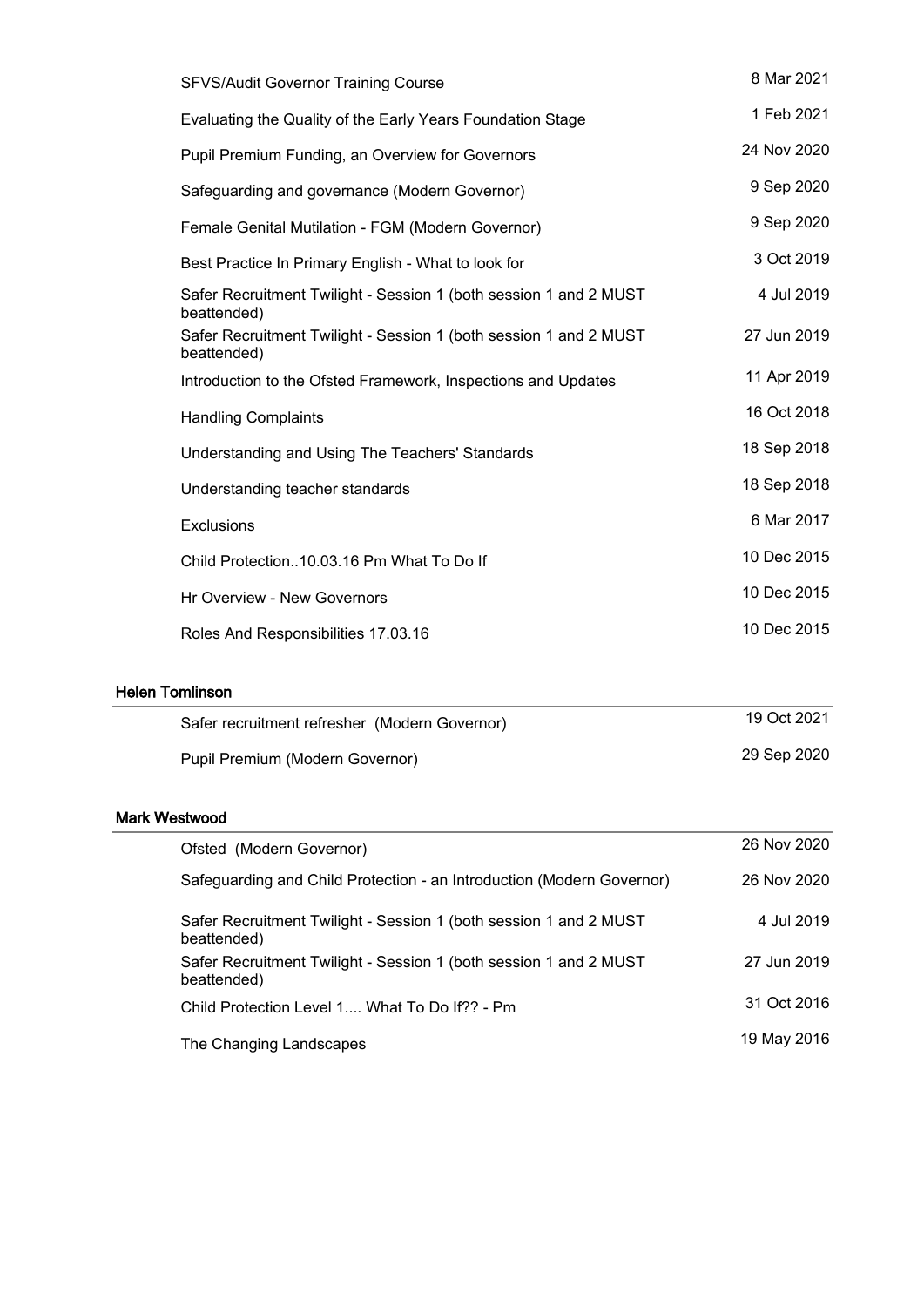# Training Booked

| David Bell                                                          |             |
|---------------------------------------------------------------------|-------------|
| Safeguarding Roles and Responsibilities for Governing Boards        | 22 Mar 2022 |
| <b>Hannah Pickering</b>                                             |             |
| Introduction to Chairing for New or Prospective Chairs of Governors | 24 Mar 2022 |
| GDPR and Schools Information Governance                             | 15 Mar 2022 |